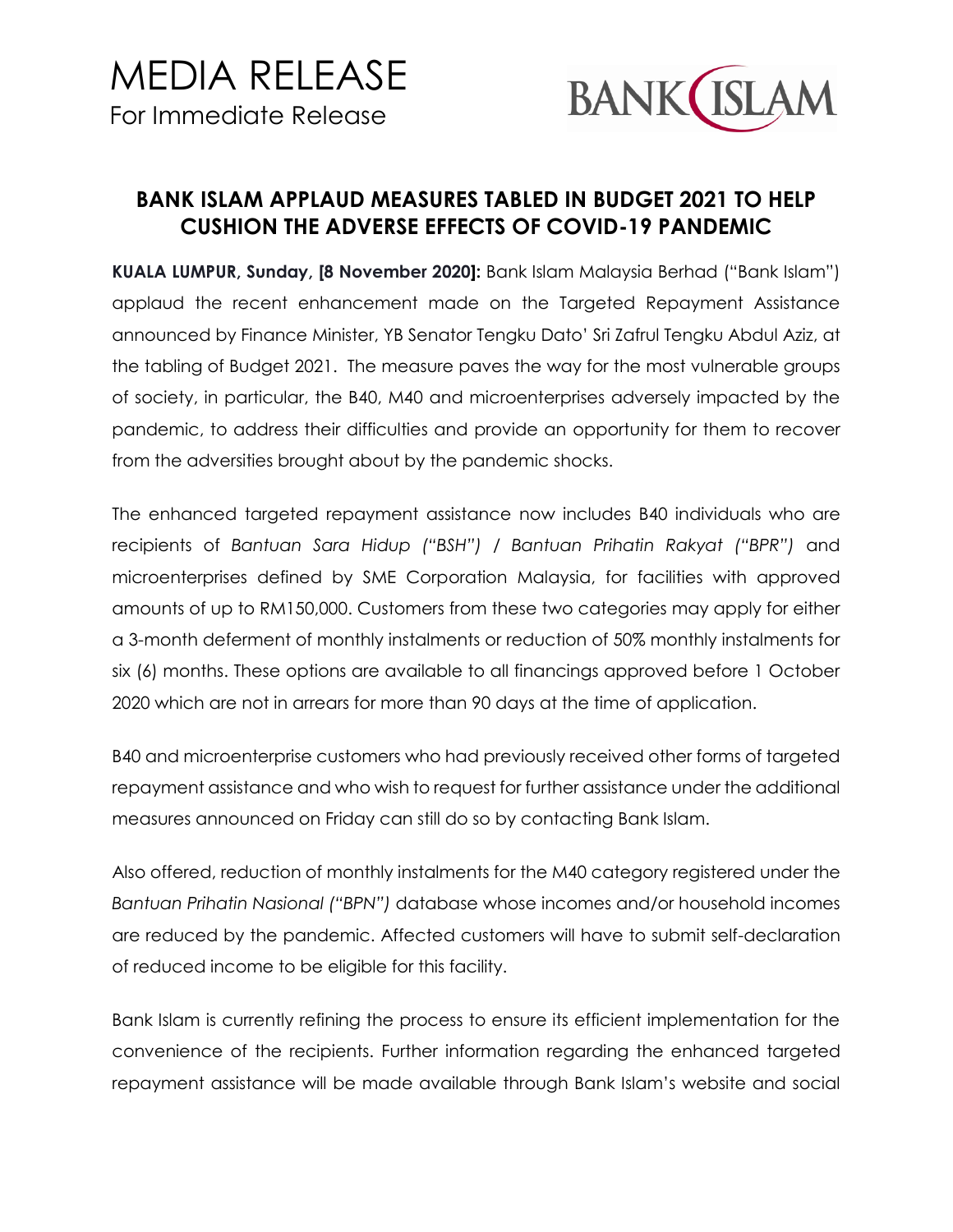media platforms in due time. However, customers can start to apply for the assistance from 23 November 2020 onwards.

Bank Islam Chief Executive Officer, Mohd Muazzam Mohamed said, "We acknowledge that COVID-19 has varying impacts on the masses and are consistently engaging our customers to understand their needs better. From an economic standpoint, the enhancements to the Targeted Repayment Assistance bodes well with business and consumer confidence as it shows that the banks are proactively addressing the current predicament faced by their customers. While we stand ready to accommodate assistance requests at all times, customers must continue to reassess their financial situation. We urge our customers to come forward as Bank Islam will continue to assist them in making an informed decision and provide the best financial options in helping them to navigate through the current challenges."

"We also welcome the Government's move to increase the allocation of RM110 million for the Micro Enterprises Facility ("MEF") and expand the implementation of iTEKAD programme, a microfinancing facility to ensure sustainable income generation and financial resilience of B40 and asnaf-owned businesses in facing the effects of COVID-19 pandemic. It is indeed a positive development as iTEKAD is one of Bank Islam's Social Finance instruments in ensuring socio-economic wellbeing of the country. With more involvement from other financial institutions and collaborations with other State Religious Councils ("MAIN") and implementation partners next year, we believe this will ensure a more inclusive economic recovery strategy, at the same time, improve the livelihood of the recipients. Through our experience, Bank Islam is ever-ready to support and facilitate the expansion of iTEKAD in realising its economic benefits," Mohd Muazzam adds.

Bank Islam was given the honour to pioneer the iTEKAD programme with Majlis Agama Islam Wilayah Persekutuan ("MAIWP") and SME Corporation Malaysia ("SME Corp") Malaysia and has expanded since its launch in May 2020. The microfinancing facility provides small business owners/entrepreneurs access to financing. While Islamic Social Finance facilities such as *Zakat* (alms) or *Sadaqah* (donations) used for business equipment or tools needed for eligible recipients. The programme also incorporates